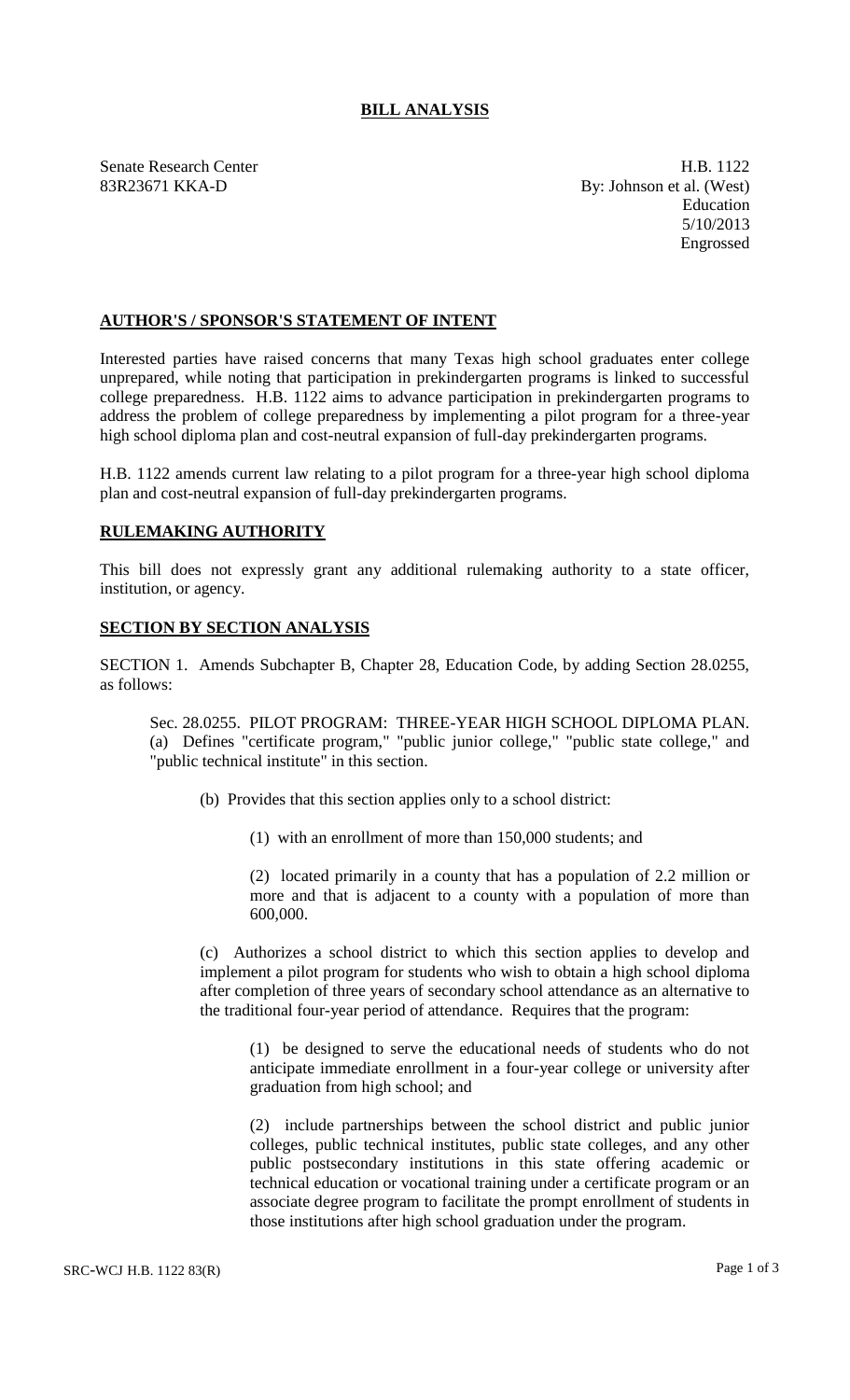(d) Requires that participation by a student in the program be voluntary, with approval of the student's parent. Authorizes a student who agrees to participate in the program to, on request, discontinue participation and resume taking courses under a high school program based on a traditional four-year period of attendance.

(e) Requires the school district, notwithstanding Section 28.025 (High School Diploma and Certificate; Academic Achievement Record), to specify the curriculum requirements for receiving a high school diploma under the program. Requires that the curriculum requirements ensure that a student who graduates under the program possesses sufficient knowledge and skills in English language arts and mathematics to be capable of performing successfully in public junior college-level courses.

(f) Requires the school district to submit the proposed curriculum requirements to the State Board of Education (SBOE) for comment and the commissioner for education (commissioner) for approval. Prohibits the district from implementing the program before obtaining the commissioner's approval of the proposed curriculum requirements.

(g) Entitles a student to a high school diploma if the student:

(1) successfully complies with the curriculum requirements specified under Subsection (e); and

(2) performs satisfactorily, as determined by the commissioner under Subsection (h), on end-of-course (EOC) assessment instruments listed under Section 39.023(c) (relating to the requirement that the Texas Education Agency adopting EOC assessment instruments for certain secondary-level courses) for courses in which the student was enrolled.

(h) Requires the commissioner, for purposes of Subsection  $(g)(2)$ , to determine the level of satisfactory performance on applicable EOC assessment instruments administered to a student.

(i) Requires the school district to report the academic achievement record of students who have completed the program on a transcript that clearly identifies the program and distinguishes the program from the other high school programs based on a traditional four-year period of attendance.

(j) Exempts a student who has received a diploma under the program from the compulsory school attendance requirements under Section 25.085 (Compulsory School Attendance).

(k) Provides that to the extent this section conflicts with any other provision of this code or rule adopted under this code, this section prevails.

(l) Provides that this section expires September 1, 2023.

SECTION 2. Amends Subchapter E, Chapter 42, Education Code, by adding Section 42.2526, as follows:

Sec. 42.2526. ADJUSTMENT FOR DISTRICT OPERATING PILOT PROGRAM. (a) Provides that this section applies only to a school district operating a pilot program authorized by Section 28.0255.

(b) Requires the commissioner, beginning with the first school year that follows the first school year in which students receive high school diplomas under the pilot program authorized by Section 28.0255 and continuing for every subsequent school year that the district operates the pilot program, to provide funding for the district's prekindergarten program under Section 29.153 (Free Prekindergarten for